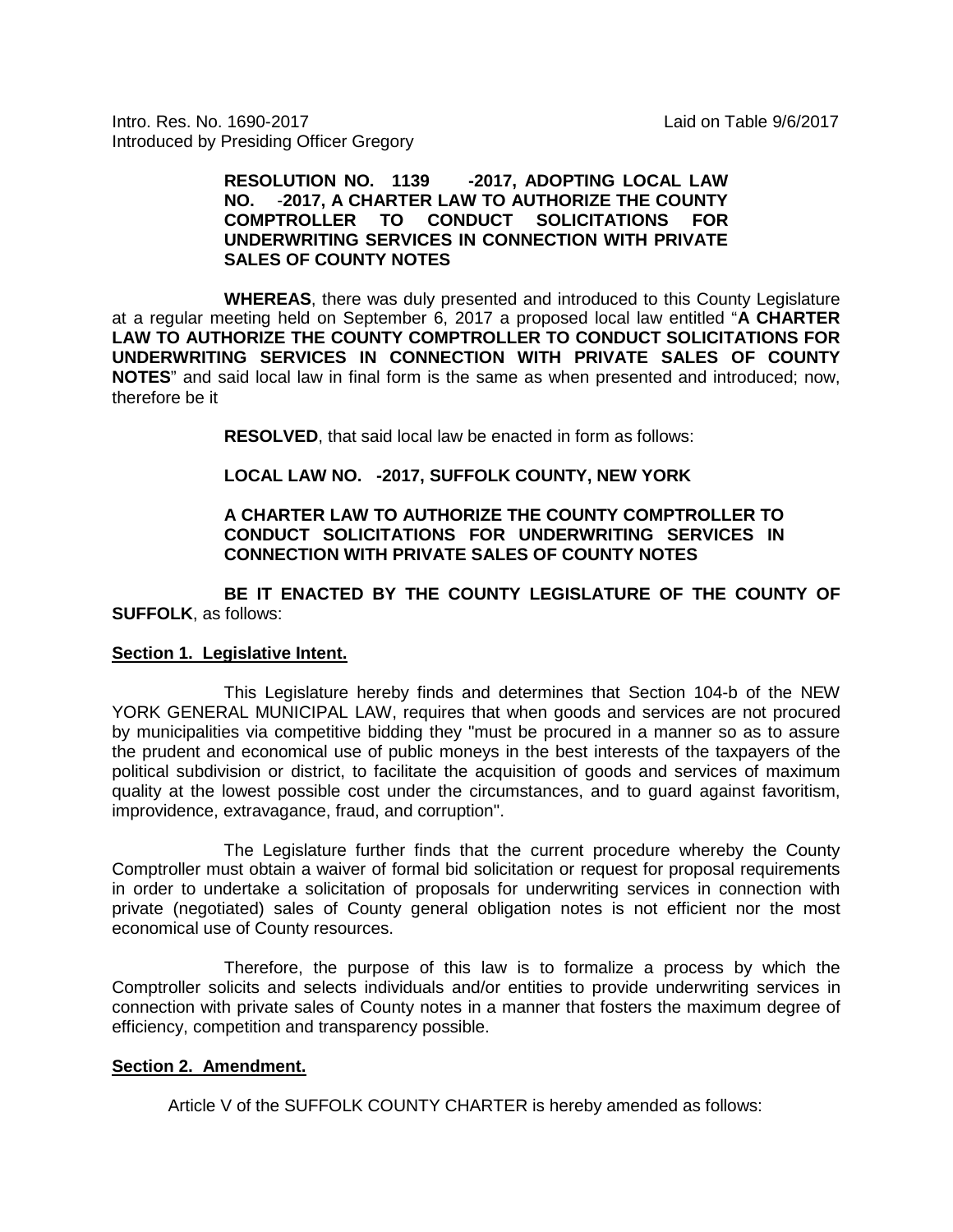## **ARTICLE V DEPARTMENT OF AUDIT AND CONTROL**

**\* \* \* \***

## **§ C5-2. Powers and duties of Comptroller.**

The County Comptroller shall:

\* \* \* \*

- K.) Prior to undertaking any private sale of County notes, solicit proposals for underwriting services from interested qualified individuals, companies, firms, partnerships, corporations, associations, joint ventures and/or other entities or organizations that are in the business of providing underwriting services to municipalities in the State of New York with respect to issuance and sale of general obligation indebtedness.
	- 1.) As a condition precedent to each such solicitation of proposals, the County Comptroller shall develop or cause to be developed written specifications, time limitations and criteria to be disseminated as widely as is possible within the pertinent financial markets and financial communities, with copies to be filed with the County Executive and the Clerk of the Legislature for legislative distribution.
	- 2.) After the proposals are submitted in writing to the County Comptroller in conformity with such specifications and criteria, the County Comptroller shall prepare or caused to be prepared a written evaluation and analysis of the effect and financial, economic or fiscal impact of such proposals and, based on such analysis, make an award to the bidder or bidders whose proposal the County Comptroller determines to be in the best financial interest of the County. The County Comptroller shall submit a copy of such written evaluation and analysis to the County Executive and the Clerk of the Legislature for distribution to all County Legislators.
	- 3.) No action may be taken to approve or disapprove any such proposal to provide underwriting services in connection with a private sale of County notes until all the provisions of this subdivision have been complied with.

| $[K.]$ $L.$              |  | * * * * |  |
|--------------------------|--|---------|--|
| [L.] <u>M.</u>           |  | * * * * |  |
| [M.] <u>N.</u>           |  | * * * * |  |
| $[N.]$ $Q.$              |  | * * * * |  |
| $[O.]$ $\underline{P}$ . |  | * * * * |  |
| $[P.]$ Q.                |  | * * * * |  |
| $[Q.]$ R.                |  | * * * * |  |